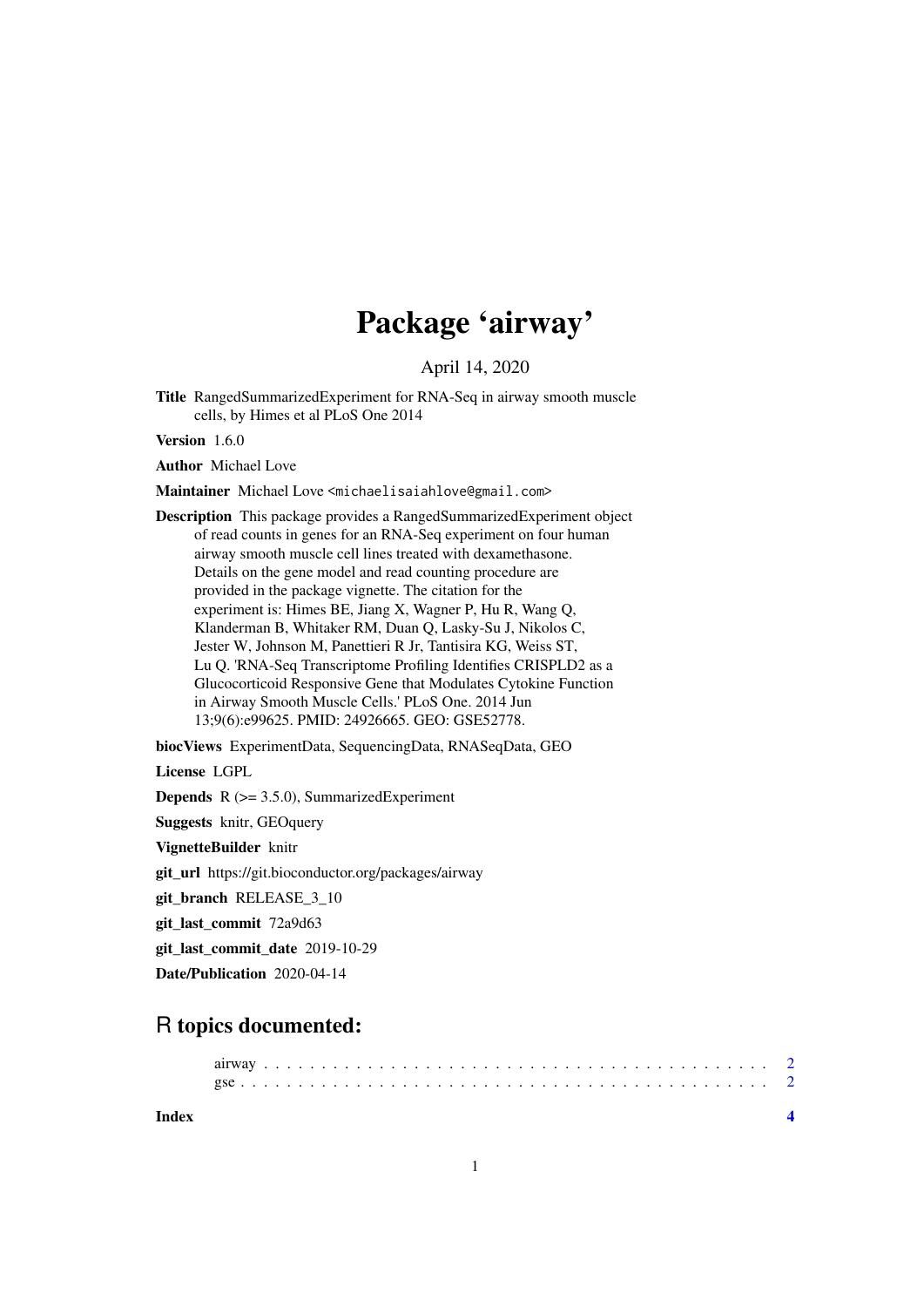<span id="page-1-0"></span>

#### Description

Read counts per gene for airway smooth muscle cell lines RNA-Seq experiment

### Usage

data("airway")

#### Format

RangedSummarizedExperiment

#### Details

For details on the gene model and read counting procedure, see the package vignette.

The dataset contains four cell lines in two conditions: control and treatment with dexamethasone.

#### Source

FASTQ files from SRA, phenotypic data from GEO

#### References

Himes BE, Jiang X, Wagner P, Hu R, Wang Q, Klanderman B, Whitaker RM, Duan Q, Lasky-Su J, Nikolos C, Jester W, Johnson M, Panettieri R Jr, Tantisira KG, Weiss ST, Lu Q. 'RNA-Seq Transcriptome Profiling Identifies CRISPLD2 as a Glucocorticoid Responsive Gene that Modulates Cytokine Function in Airway Smooth Muscle Cells.' PLoS One. 2014 Jun 13;9(6):e99625. PMID: 24926665. GEO: GSE52778.

gse *Airway smooth muscle cells - Salmon quantification*

#### Description

Estimated counts, abundance and effective length per gene for airway smooth muscle cell lines RNA-Seq experiment

#### Usage

data("gse")

#### Format

RangedSummarizedExperiment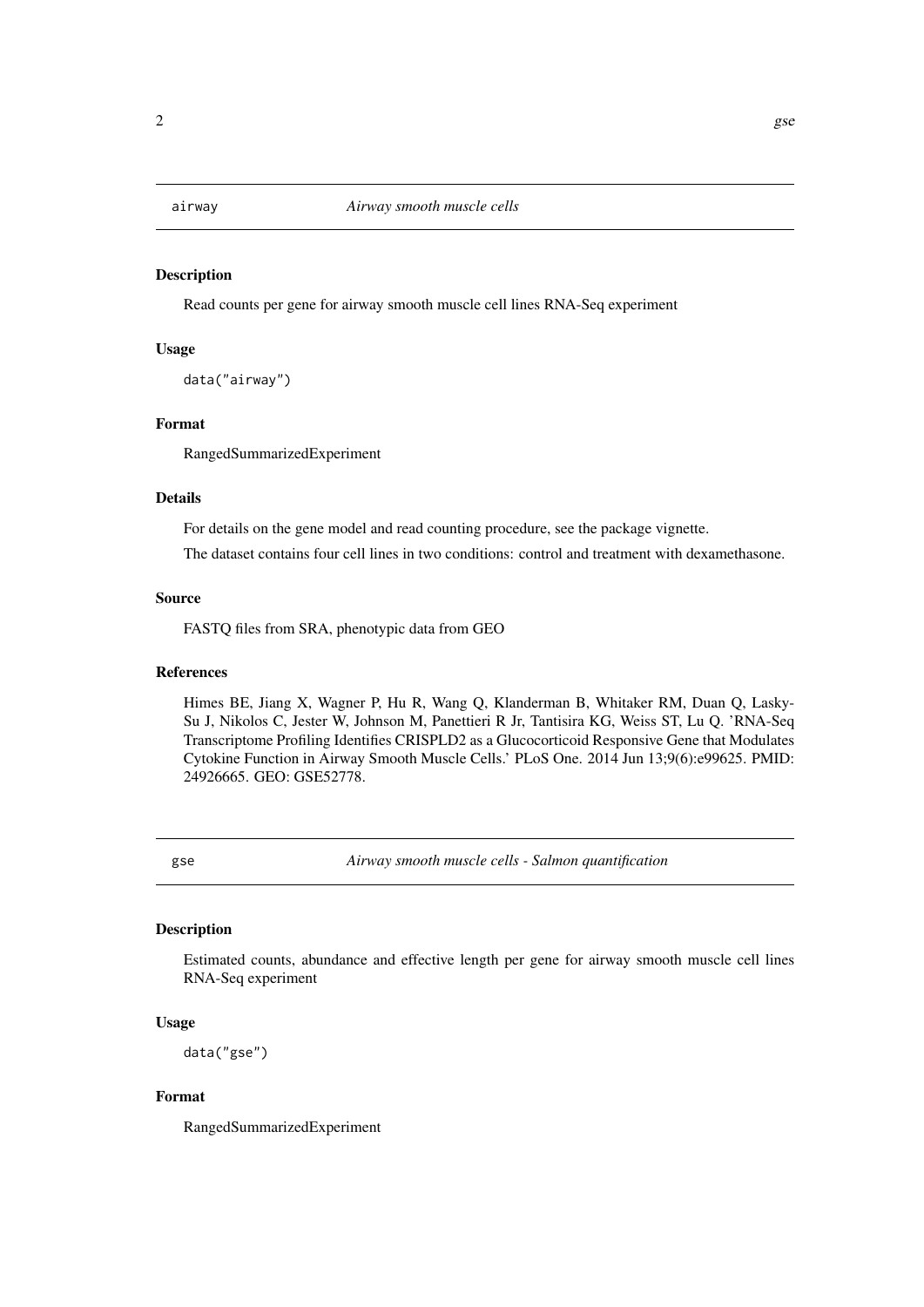## Details

The dataset contains four cell lines in two conditions: control and treatment with dexamethasone.

In addition, in version 1.6, the package was updated to include two samples, SRR1039508 and SRR1039509, quantified using Salmon, in order to demonstrate the tximport/tximeta Bioconductor packages. For details on the quantification steps for these files, consult the airway2 package: [https:](https://github.com/mikelove/airway2) [//github.com/mikelove/airway2](https://github.com/mikelove/airway2).

This data object provides a SummarizedExperiment gse in which the Salmon quantification data for 8 samples have been loaded into R/Bioconductor using the tximeta package.

#### Source

FASTQ files from SRA, phenotypic data from GEO

#### References

Himes BE, Jiang X, Wagner P, Hu R, Wang Q, Klanderman B, Whitaker RM, Duan Q, Lasky-Su J, Nikolos C, Jester W, Johnson M, Panettieri R Jr, Tantisira KG, Weiss ST, Lu Q. 'RNA-Seq Transcriptome Profiling Identifies CRISPLD2 as a Glucocorticoid Responsive Gene that Modulates Cytokine Function in Airway Smooth Muscle Cells.' PLoS One. 2014 Jun 13;9(6):e99625. PMID: 24926665. GEO: GSE52778.

 $gse$  3